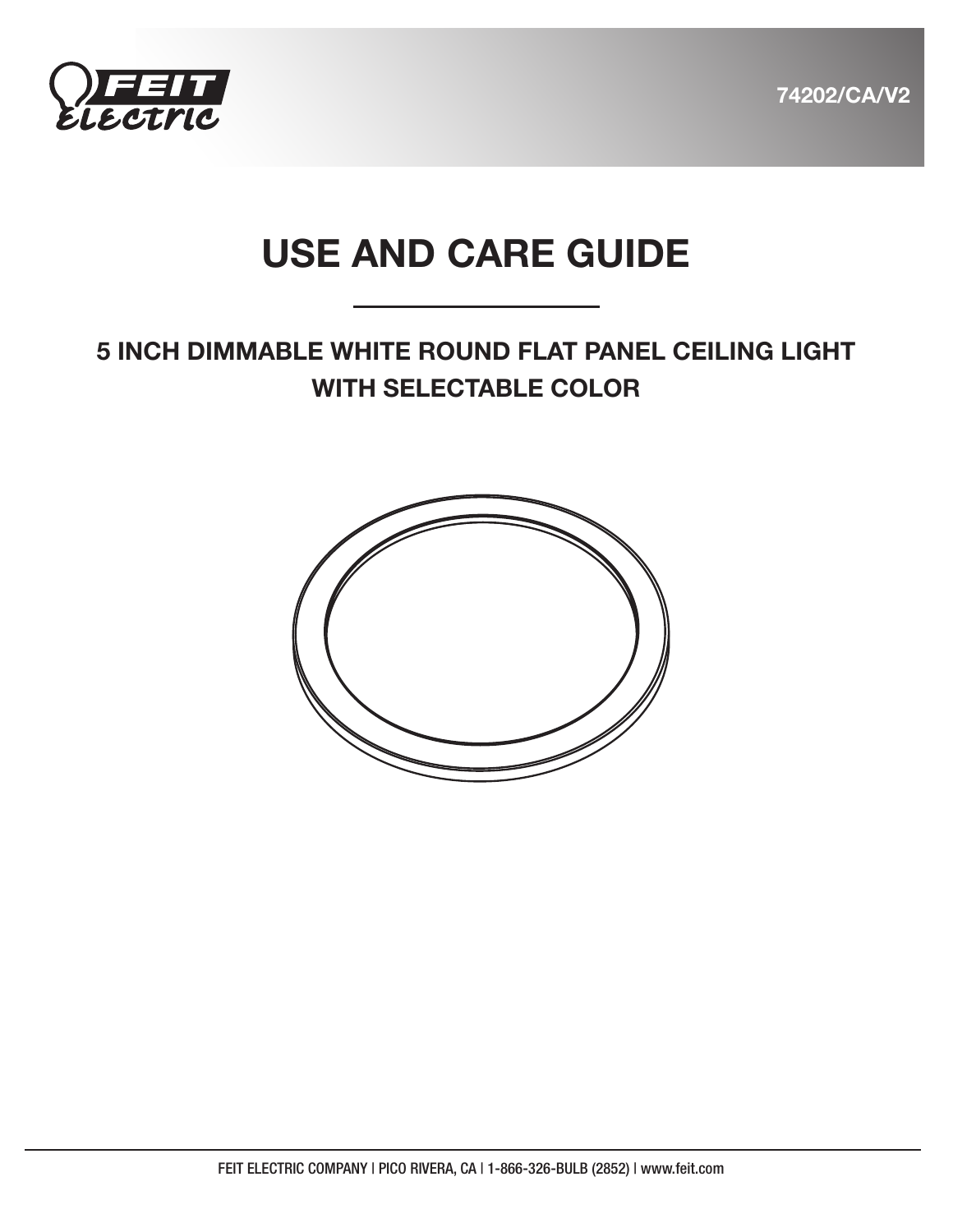# Table of Contents

# Safety Information

### For your safety, always remember to:

- $\Box$  Turn off the power supply at the fuse or circuit breaker box before you install the fixture.
- $\Box$  Ground the fixture to avoid potential electric shock and to ensure reliable starting.
- $\Box$  Double-check all connections to be sure they are tight and correct.
- $\Box$  Wear rubber soled shoes and work on a sturdy wooden ladder.
- $\Box$  Account for small parts and destroy packing material, as these may be hazardous to children.

This fixture is designed for use in a circuit protected by a fuse or circuit breaker. It is also designed to be installed in accordance with local electrical codes. If you are unsure about your wiring, consult a qualified electrician or local electrical inspector, and check your local electrical code.

## **FCC STATEMENT**

This device complies with part 15 of the FCC Rules. Operation is subject to the following two conditions:

(1) This device may not cause harmful interference, and (2) this device must accept any interference received, including interference that may cause undesired operation. Note: This equipment has been tested and found to comply with the limits for a Class B digital device, pursuant to part 15 of the FCC Rules. These limits are designed to provide reasonable protection against harmful interference in a residential installation. This equipment generates, uses and can radiate radio frequency energy and, if not installed and used in accordance with the instructions, may cause harmful interference to radio communications. However, there is no guarantee that interference will not occur in a particular installation. If this equipment does cause harmful interference to radio or television reception, which can be determined by turning the equipment off and on, the user is encouraged to try to correct the interference by one or more of the following measures: Reorient or relocate the receiving antenna. Increase the separation between the equipment and receiver. Connect the equipment into an outlet on a circuit different from that to which the receiver is connected. Consult the dealer or an experienced radio/ TV technician for help.

## Warranty

WARNING: RISK OF SHOCK. House electric current can cause painful shock or serious injury unless handled properly.



CAUTION: Turn off the main power at the circuit breaker before installing the fixture, in order to prevent possible shock.

NOTICE: All electrical connections must be in accordance with local and National Electrical Code (N.E.C.) standards. If you are unfamiliar with proper electrical wiring connections obtain the services of a qualified electrician.

Remove the fixture and the mounting package from the box and make sure that no parts are missing by referencing the illustrations on the installation instructions.

WARNING: Risk of fire. Use only on 120 volt 60Hz circuits. Suitable for damp locations. Before installing your lighting fixture, thoroughly review enclosed installation manual. If you do not have sufficient electrical wiring experience, please refer to a do-it-yourself wiring handbook or have your fixture installed by a qualified licensed electrician. All electrical connections must be in accordance with Local and National Electrical Code (NEC) Standards. Reliable operating temperature is 0˚F –120˚F. If flickering occurs in low level dimming, increase light level. Compatible with most dimmers including Leviton 6681-IW, Lutron S-600P and Lutron DVCL-153. Dimmable to 10% with most dimmers.

This product is warranted to be free from defects in workmanship and materials for up to 5 years from date of purchase. If it fails to do so, please contact Feit Electric at info@feit.com or call 1-866-326-BULB (2852) for instructions on replacement. Do not return the product to the store.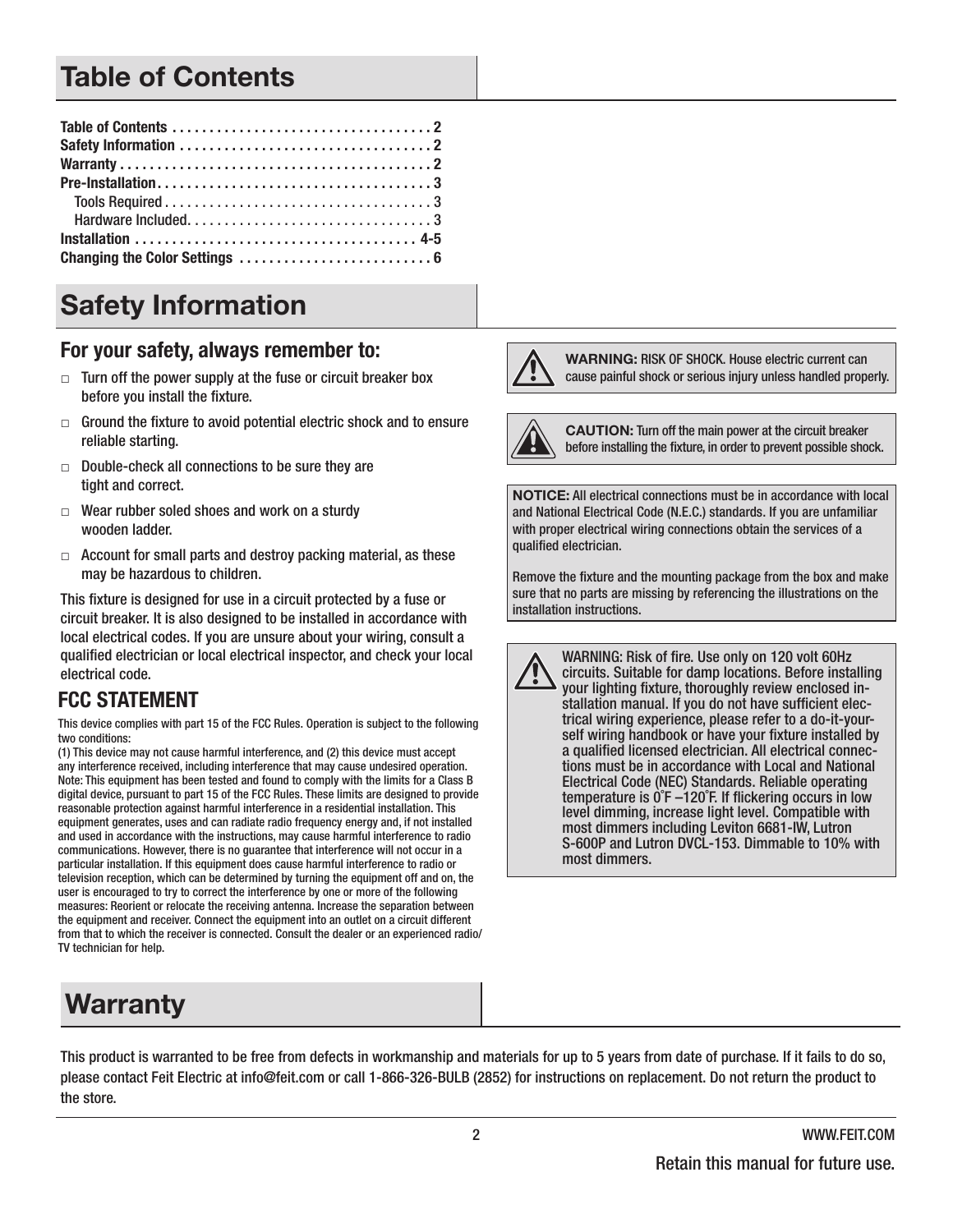# Pre-Installation

## **TOOLS REQUIRED**



Phillips screwdriver

### **HARDWARE INCLUDED**



NOTE: Hardware not shown to actual size.



| Part | <b>Description</b>                 | <b>Quantity</b> |
|------|------------------------------------|-----------------|
| AA   | 5 in. fixture                      |                 |
| BB   | <b>Mounting bracket</b>            |                 |
| cc   | 4 in. mounting clip spring         | 3               |
| DD   | E26 adapter with male connector    |                 |
| EE   | Stripped wires with male connector |                 |
| FF.  | Ground wire                        | 1               |
| GG   | 4 in. mounting clip spring screws  | 3               |
| HH   | <b>Ground wire screw</b>           |                 |
| Ш    | J-Box mounting screws              | 2               |
| JJ   | Wire connectors                    | 3               |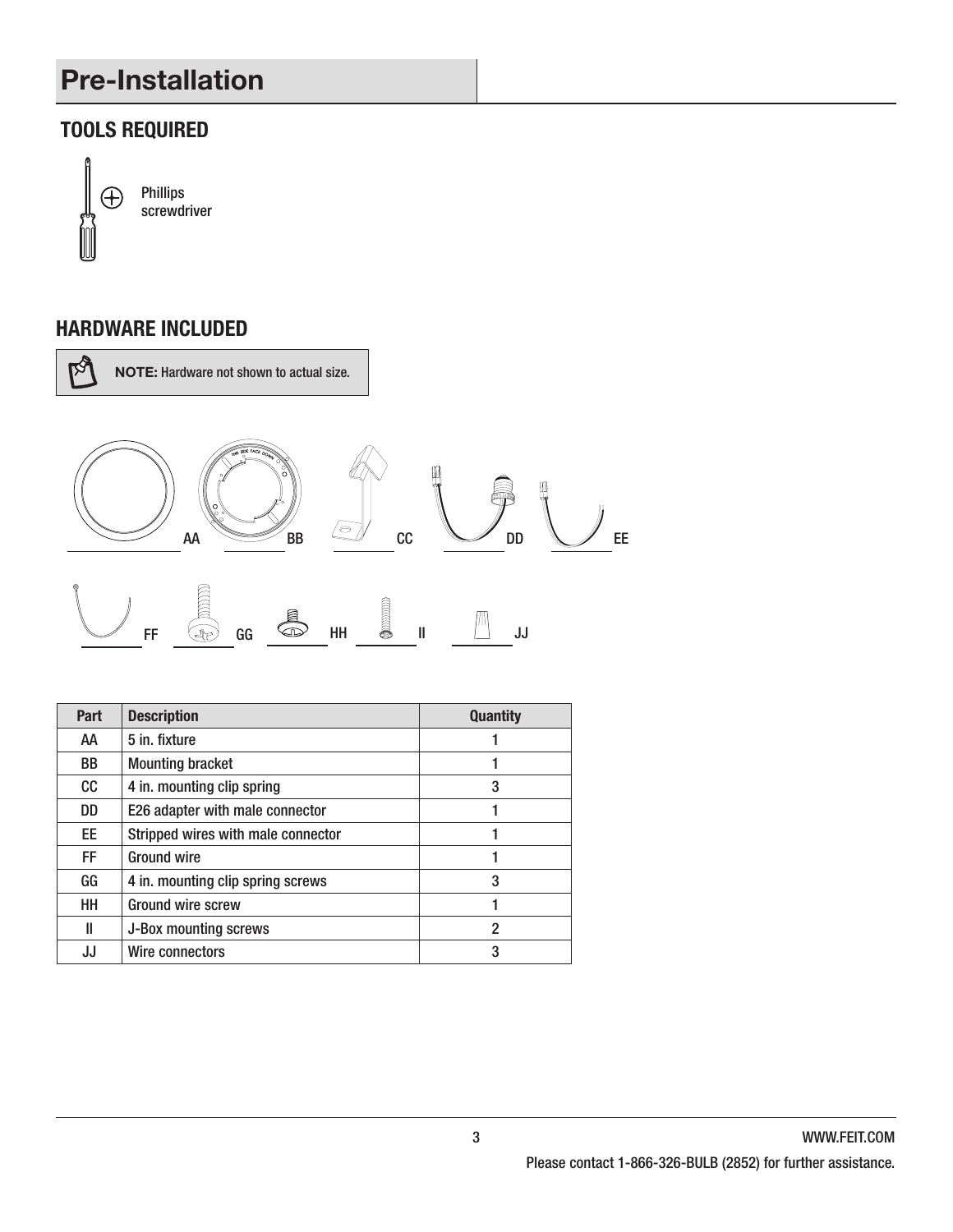# **1 11 Turning Off the Power**<br>□ Turn the power OFF at the switch a

Turn the power OFF at the switch and fuse box or the circuit breaker.

## **2** Choosing a color temperature before installing

 $\Box$  Use the slide switch to choose a color temperature before installing. Soft White (SW), Bright White (BW), Daylight (DL) or choose to adjust the color temperature from the wall switch (SWITCH). (Fig. 1)



# **3** Connecting the wires<br> $\Box$  Identify the wiring: (Black - line vo

- Identify the wiring: (Black line voltage, White neutral and Green - ground)
- $\Box$  Connect the stripped wires with male connector (EE) to the two wires coming from the J-box: Black - line voltage to Black, White - neutral to White, using wire connectors provided (JJ).
- $\Box$  Ensure the fixture is properly grounded according to local code requirements. Connect the ground wire (FF) to the mounting bracket (BB) as shown in Fig.2 and connect to the ground wire in the J-box with the wire connectors provided (JJ).



## **4** Installing the mounting bracket to the junction box

- $\Box$  Install the mounting bracket (BB) to the J-box by inserting the two mounting screws (II) through the slots in mounting bracket (BB).
- $\Box$  Make sure the mounting bracket (BB) is installed with the label facing downwards. (Fig. 3)



- **5** Installing the fixture to the mounting bracket
	- $\Box$  Secure the fixture (AA) to the mounting bracket (BB) by pressing the fixture into the mounting bracket until the clips on the fixture engage together. Make sure the fixture is firmly locked into place. (Fig. 4)

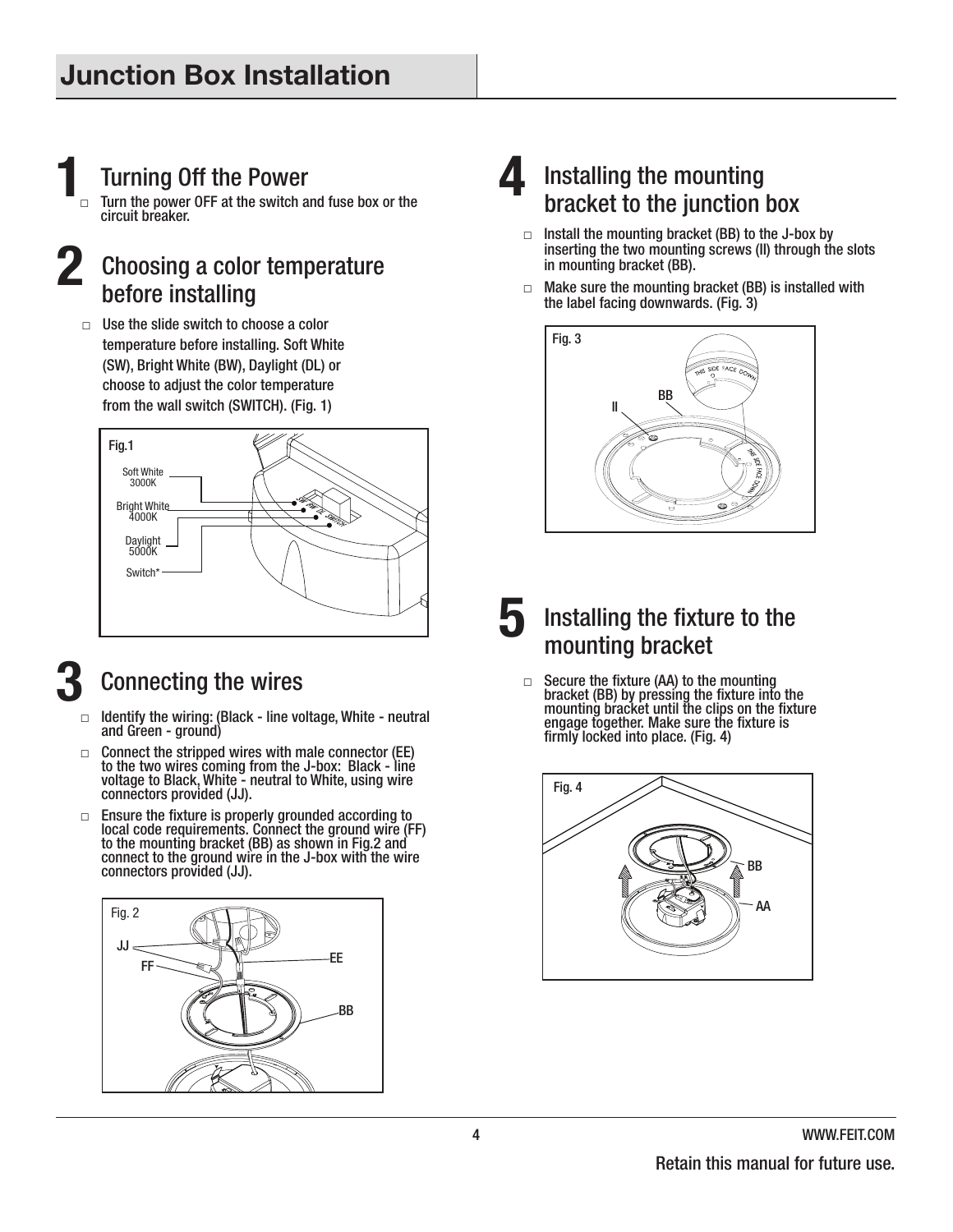# **11 Turning Off the Power**<br> **1** Turn the power OFF at the switch

- Turn the power OFF at the switch and fuse box or the circuit breaker.
- $\Box$  Remove the existing trim installed in the recessed housing.

## **2** Choosing a color temperature before installing

 $\Box$  Use the slide switch to choose a color temperature before installing. Soft White (SW), Bright White (BW), Daylight (DL) or choose to adjust the color temperature from the wall switch (SWITCH). (Fig.1)



## **3** Remove the mounting bracket

□ Remove the mounting bracket (BB) from the fixture (AA). (See Fig. 2).



## **4** Installing the 4 in. clip springs to the mounting bracket

- $\Box$  Install the 4in. clips springs (CC) to the mounting bracket (BB) using the three clip spring screws (GG) provided (See Fig. 3).
- $\Box$  Make sure the mounting bracket (BB) is installed with the label faced downwards (See Fig. 4).



- **5** Installing the adapter and connect the terminals
	- $\Box$  Install the E26 adapter (DD) into the socket. (Fig. 5).
	- $\Box$  Connect the two terminals together. (Fig. 6).



## **6** Installing the fixture into the recessed housing

- $\Box$  Install the fixture back into the mounting bracket (BB)
- $\Box$  Gently push the fixture (AA) into the recessed housing. (See Fig. 7)